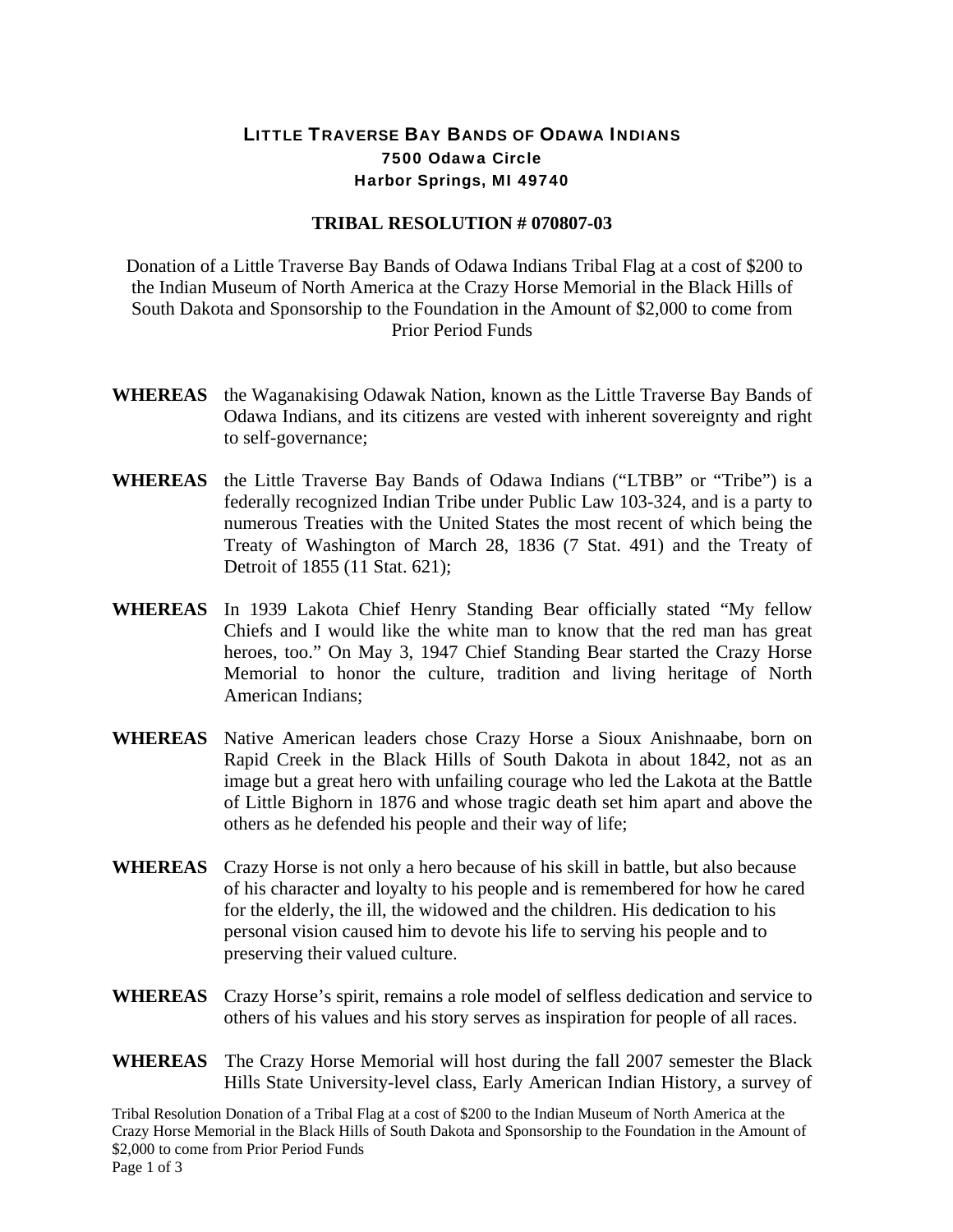the social, cultural, political and economic history of the Anishnaabe people of North America.

- **WHEREAS** The nonprofit Crazy Horse Memorial has hosted Black Hills State Universityaccredited classes for 11 years and the memorial's future plan includes building the Indian University of North America and a medical training center to providing educational and cultural programs encouraging harmony and reconciliation among all people and all nations;
- **WHEREAS** The Memorial has refused the monetary assistance of the United States to turn this memorial into a United States National Park and has announced that this is not a federal or state project but a non-profit, educational and cultural project financed primarily from admission fees, donations and sponsorships to support Tribes in preserving and protecting their significant culture and history;

**THEREFORE BE IT RESOLVED** that as LTBB operates their own Archive and Records, Cultural Preservation and Education Departments, the Tribe understands the support of the same for all Anishnaabe;

**FURTHER BE IT RESOLVED** that the Tribal Council of LTBB appropriates a Tribal Flag to the Museum of the Crazy Horse Memorial and a monetary sponsorship to the Crazy Horse Memorial Foundation as repositories for Native American artifacts, arts and crafts through the Indian Museum of North America and the Native American Educational & Cultural Center;

**FINALLY BE IT RESOLVED,** the Tribal Chairman of the Executive Branch is hereby authorized to purchase for \$200.00 a 3'x5' Tribal Flag that will be sent to the Indian Museum of North America located at the Crazy Horse Memorial in the Black Hills of South Dakota, and \$2,000.00 to the Crazy Horse Memorial Foundation. The Tribal Council approves increasing the sponsorship line item for FY 2007 budget by \$2,200.00 from Prior Period funds for such purposes.